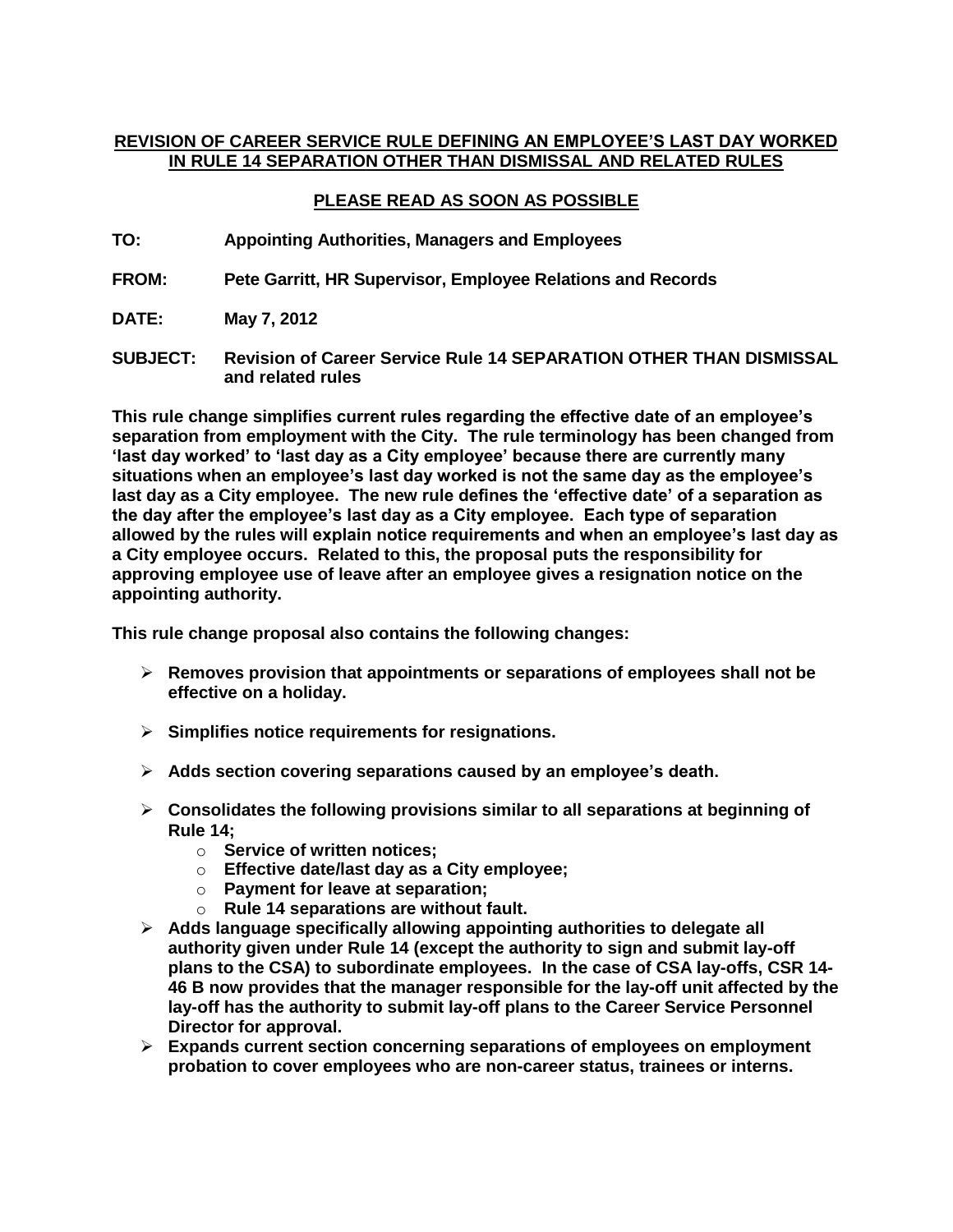## **MEMORANDUM**

### **REVISION 62 SERIES C**

**TO:** Holders of CSA Rule Books

**FROM:** Career Service Board

**DATE:** May 7, 2012

**SUBJECT:** Revision of Career Service Rule 14 **SEPARATION OTHER THAN DISMISSAL** and related rules

|                 | <b>Page Number</b>                                                                                                                                             | <b>Issuance Dates</b>                                                                                                                                                                                                                                                                      |
|-----------------|----------------------------------------------------------------------------------------------------------------------------------------------------------------|--------------------------------------------------------------------------------------------------------------------------------------------------------------------------------------------------------------------------------------------------------------------------------------------|
| Remove:         | $1 - 3$<br>$1-7, 8$<br>$5-6$<br>$10-8, 9, 13$<br>$10 - 18$<br>$11 - 6$<br>$11 - 8$<br>$14-1$<br>$14-2$<br>$14-3$<br>$14-9$<br>$14 - 10$<br>$14 - 11$<br>$16-9$ | December 29, 2009<br>May 4, 2007<br>October 14, 2010<br>December 29, 2009<br>September 21, 2010<br>December 29, 2009<br>December 20, 2010<br>September 21, 2010<br>January 20,2012<br>September 21, 2010<br>January 20, 2012<br>September 21, 2010<br>January 20, 2012<br>January 22, 2010 |
| <b>Replace:</b> | $1-3, 7, 8$<br>$5-6$<br>10-8, 9, 13, 18<br>$11-6, 8$<br>14-1, 2, 2.1, 3, 9, 10<br>$16-9$                                                                       | May 7, 2012                                                                                                                                                                                                                                                                                |

## **PLEASE INSERT IN YOUR RULE BOOK AS SOON AS POSSIBLE. THANK YOU.**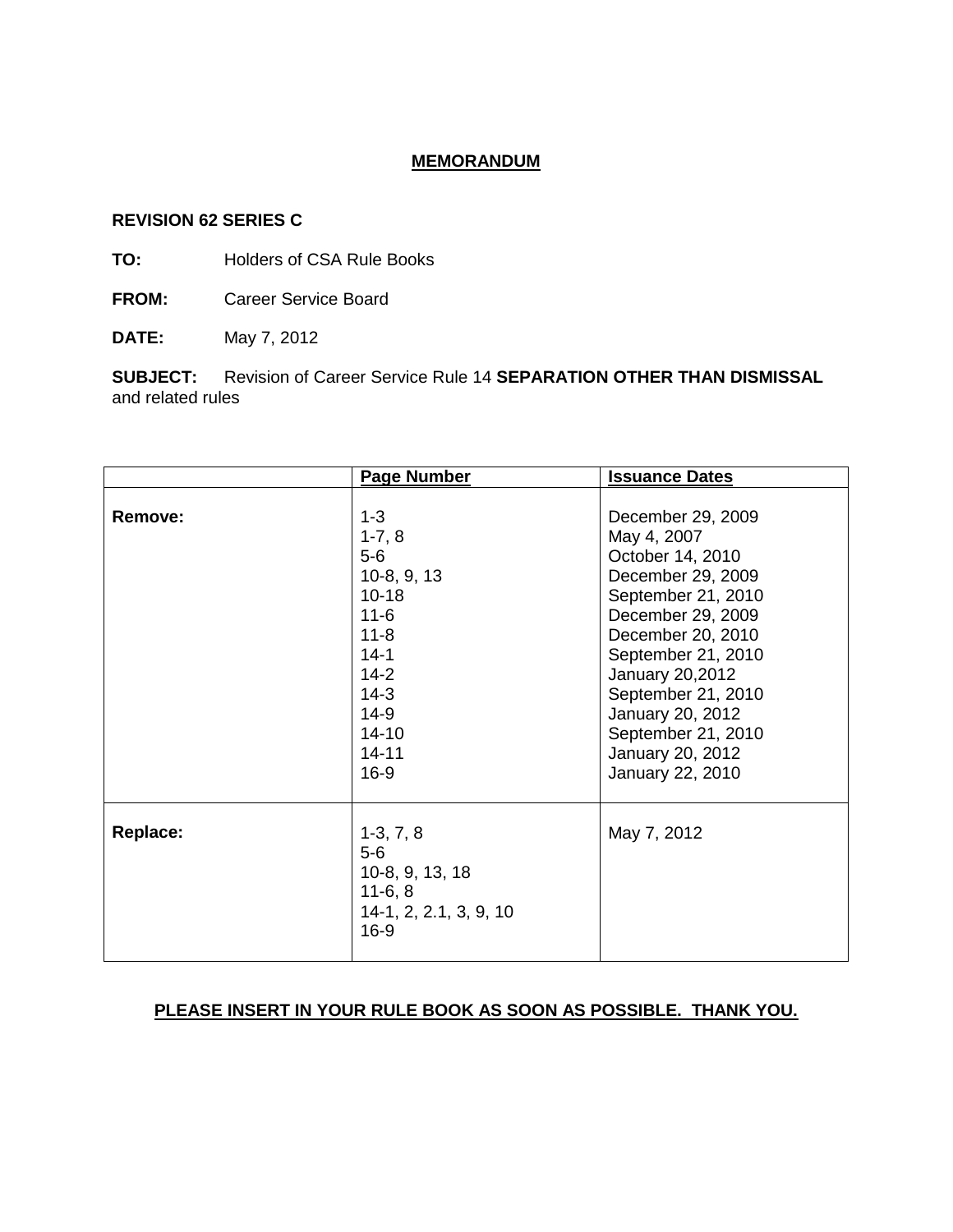#### Continuous service date:

The effective date of an employment appointment or a re-employment appointment in the career service, whichever is later; or the effective date of appointment from a reinstatement list plus credits for service prior to lay-off. This definition does not affect employee rights to paid time off, sick leave and vacation leave as established in the Revised Municipal Code or the Career Service Rules. (Revised effective January 1, 2010; Rules Revision Memo 42C)

### Disabled individual:

An individual who (1) has a physical or mental impairment which substantially limits one or more major life functions; or (2) has a record of such impairment; or (3) is regarded as having such an impairment; or (4) has begun or successfully completed a supervised drug rehabilitation program and is no longer engaged in the illegal use of drugs. (Eff. 1/l/93; Rules Rev. 160B).

#### Disqualification:

An involuntary no-fault separation of an employee, or action in lieu thereof, based on a legal, physical, mental or emotional impairment or incapacity, occurring or discovered after appointment, which prevents satisfactory performance of the duties and responsibilities of the position. (Eff. 3/15/79; Rules Rev. 11OA).

#### Documented performance:

A verifiable assessment of an individual's work performance, including PEPR ratings, disciplinary actions, and safety violations. (Eff. 3/19/2004, Rule Rev. 247B).

### Domestic Partner:

An unmarried adult, unrelated by blood (closer than would prohibit marriage in Colorado pursuant to the Colorado Revised Statutes), with whom an unmarried employee has an exclusive committed relationship, maintains a mutual residence and shares basic living expenses. (Eff. 3/16/95; Rules Rev. 178, Series B).

#### Effective date:

The date when a personnel action takes effect (Revised effective May 7, 2012; Rules Revision Memo 62C).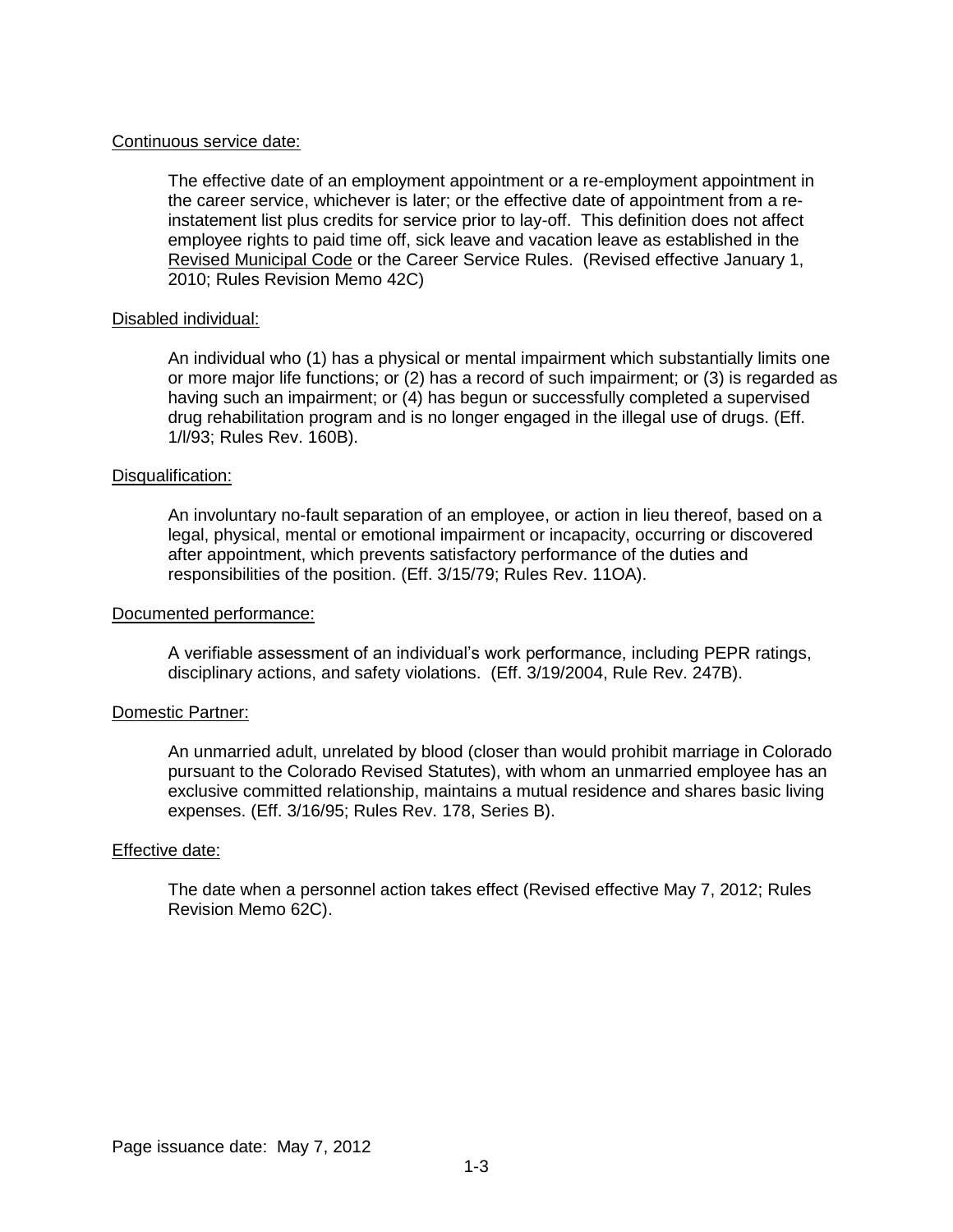- 3. Teaching, tutoring, instructing, or lecturing in the activity or imparting knowledge, as a teacher in the school system or educational establishment or institution, and
- B. Work requires the consistent exercise of discretion and judgment in its performance, and
- C. Work is predominantly intellectual and varied in character (as opposed to routine mental, manual, mechanical, or physical work) and is of such character that the output produced or the result accomplished cannot be standardized in relation to a given period of time, and
- D. No more than 20% of hours worked in the work week is devoted to activities which are not an essential part of and necessarily incident to work described in paragraphs a) through c) above. (Effective May 1, 1974; Rules Revision Memo 83A).

#### Promotional probationary status:

The initial status of an employee receiving a promotional appointment. (Effective September 18, 1980; Rules Revision Memo 127A).

#### Re-assignment:

The change of duties of an employee in a position in a class or the movement of an employee from a position in the same class within the same agency or within consolidated appropriation accounts.

### Re-instatement List:

Employees shall be placed on the re-instatement list for the classification they have been laid off from, demoted in lieu of lay-off from, or have voluntarily resigned or voluntarily demoted in lieu of lay-off from. The re-instatement list shall only be used within the Lay-off Unit the employee was in when the lay-off took place. (Effective May 4, 2007, Rule Revision Memo 18C)

### Return from promotional probation:

Change of a career status employee serving promotional probation to a position in the class from which promoted within the agency from which promoted. (Effective December 3, 1981; Rules Revision Memo 25B).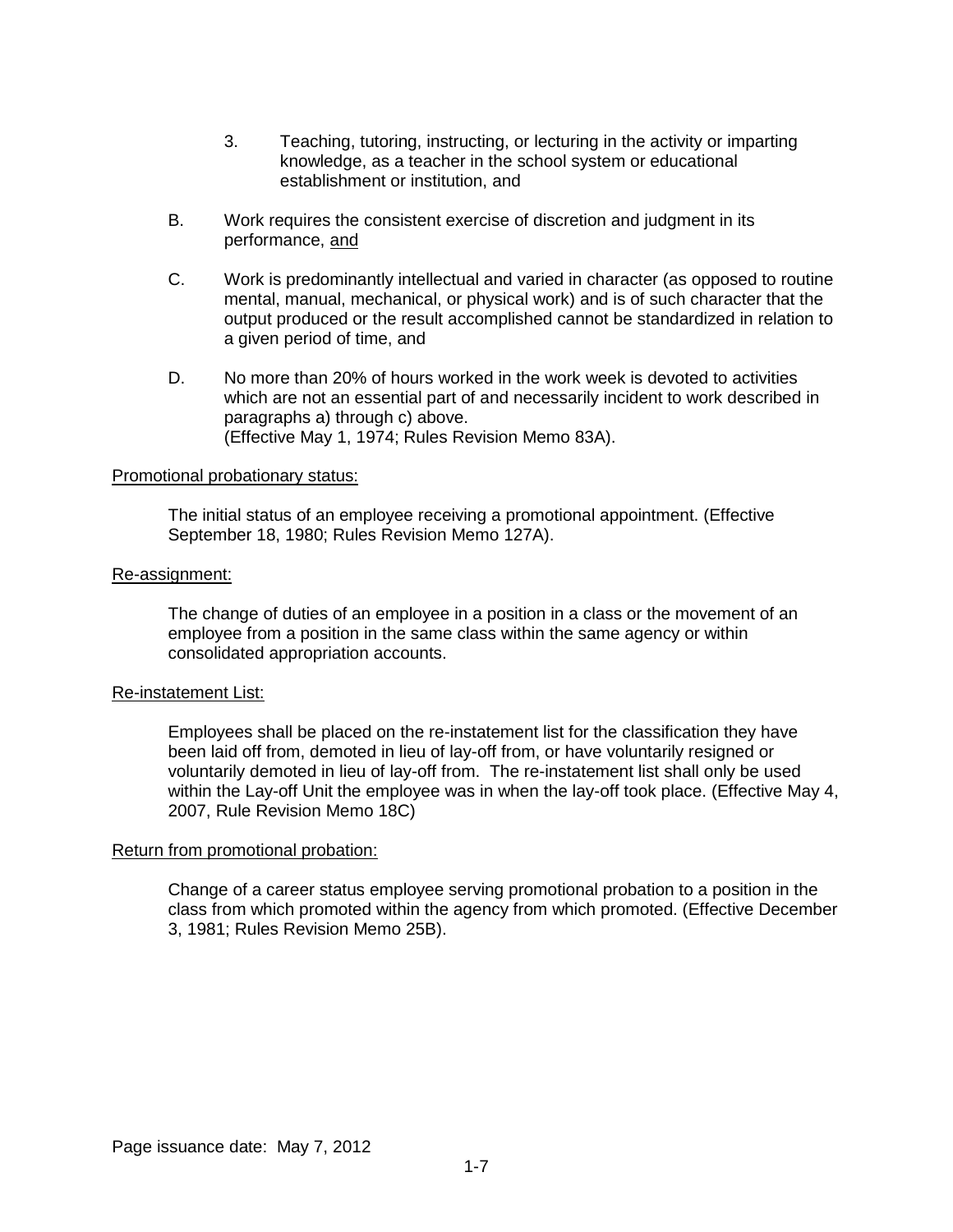### Serious health condition:

An illness, injury, impairment or physical or mental condition, which involves inpatient care in a hospital, hospice or residential medical care facility or continuing treatment by a health care provider. (Effective February 8, 2005, Rules Revision Memo 257B)

### Sexual harassment:

Unwelcome sexual advances, requests for sexual favors, or other verbal or physical conduct of a sexual nature, when:

- A. Submission to such conduct is made either explicitly or implicitly a term or condition of an individual's employment; or
- B. Submission to or rejection of such conduct by an individual is used as the basis for employment decisions affecting such individual; or
- C. Such conduct has the purpose or effect of unreasonably interfering with an individual's work performance or creating an intimidating, hostile, or offensive environment. (Effective March 22, 1984; Rules Revision 60B).

## Staggered work schedule:

The assignment of differing reporting times to individual employees. (Effective November 14, 1978; Rules Revision 104A).

### Unlimited position:

One which has no specified ending date. (Effective September 18, 1980; 127A).

### Workmen's compensation:

Benefits received by an employee who is injured while carrying out his work assignment as determined by the Workmen's Compensation Act of Colorado. (Effective May 16, 1956; Rules Revision 16A).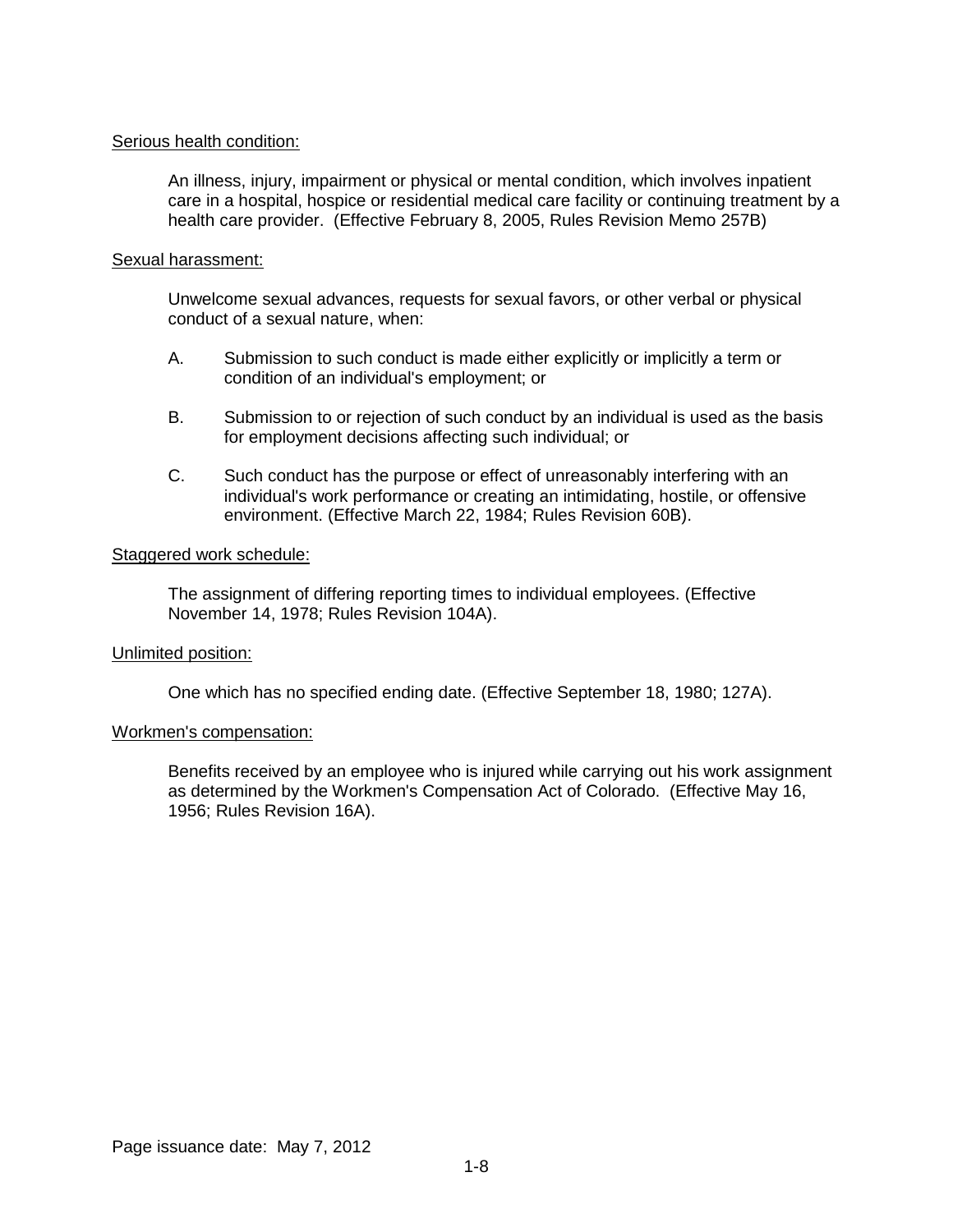- C. Failure to file an end-of-probation notification letter or form: An employee who has completed the required probationary period and the training programs required by Rule 6 **EMPLOYEE TRAINING AND ORGANIZATIONAL DEVELOPMENT** shall attain career status unless the required notification letter or form stating successful completion or failure in completing the probationary period has been received at CSA prior to the end of the probationary period.
- D. Procedure when employee will not pass probation: If it is anticipated that the employee will not pass probation, the agency shall notify the employee of this decision a reasonable time in advance, but no less than two (2) working days prior to the completion of probation date, and shall allow representation at the meeting to discuss this action.
- E. The provisions of this subsection 5-53 End of Probation Notification, do not apply to employees in trainee or intern probation.

Section 5-60 Effect of Employment Status on Employee Rights, Privileges and Benefits. (Effective November 1, 1980; Rules Revision Memo 127A: Re-numbered effective October 17, 2010; Rules Revision Memo 47C)

5-61 Employees in Employment Probationary Status (Revised effective October 2, 2007; Rules Revision Memo 22C)

An employee in employment probationary status:

- A. May be terminated or demoted at any time;
- B. May not appeal any decision relating to his or her employment, including termination, except on the grounds of alleged discrimination or violation of the City's "Whistleblower Protection" ordinance;
- C. Is entitled to accumulate leave in accordance with Rule 10 **PAID LEAVE** (Revised effective May 7, 2012; Rules Revision Memo 62C);
- D. Is entitled to disability leave in accordance with Rule 11 **UNPAID AND EXTENDED LEAVE** (Revised effective January 1, 2010; Rules Revision Memo 42C); and
- E. Is entitled to such other rights, privileges, and benefits as set forth in these Rules.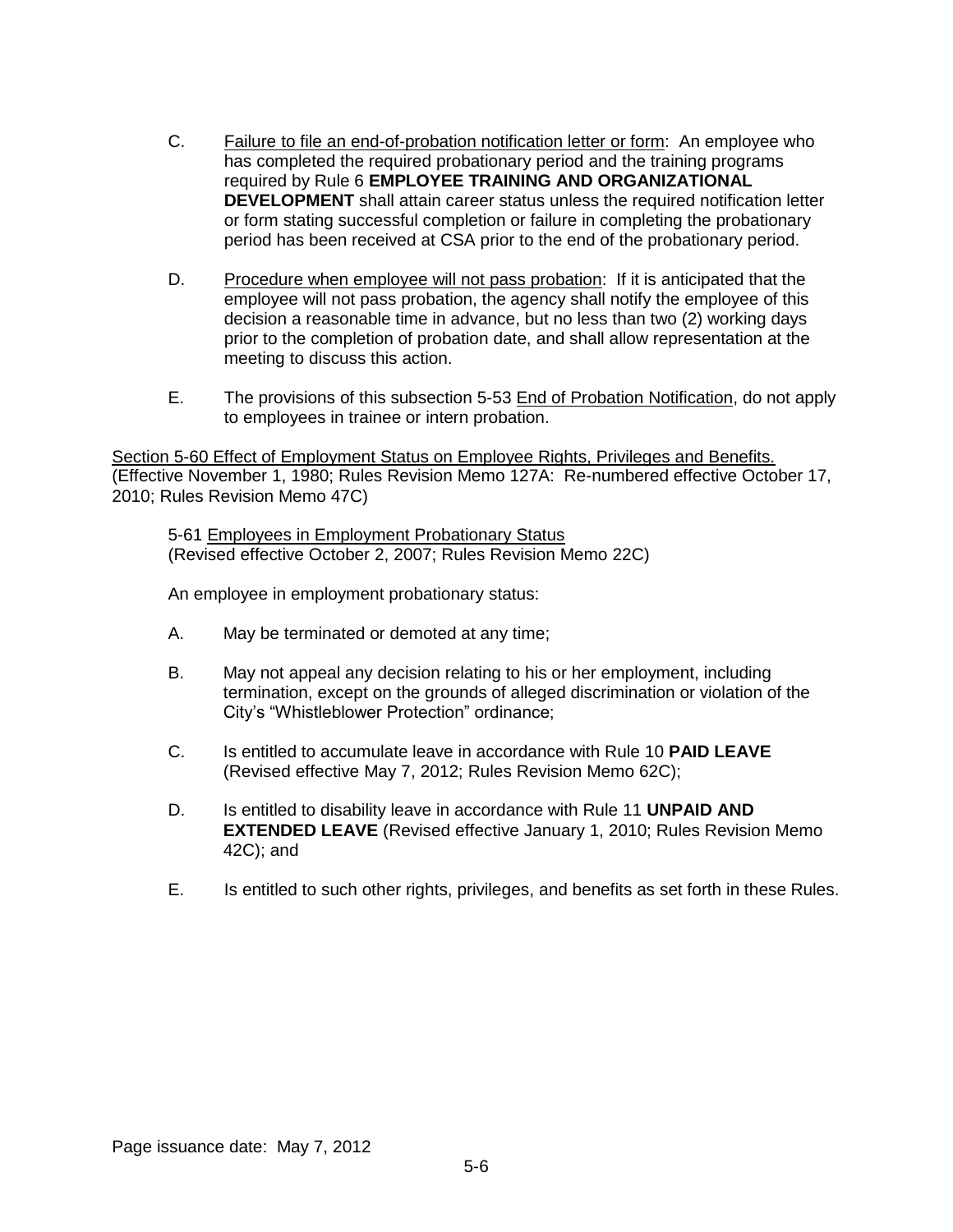## 10-33 Using Sick Leave

Sick leave may be used when an employee is incapacitated by sickness or injury; for medical examinations, or treatment; for necessary care and attendance during sickness, or for death, of a member of the employee's immediate family, for qualifying conditions under the FMLA and as otherwise provided in these rules.

## **SUMMARY OF SICK AND VACATION LEAVE ORDINANCES -continued**

## **4. Granting vacation leave**

Vacation leave shall be taken at a time convenient to the appointing authority, provided that, every eligible employee shall be granted vacation leave during each twelve (12) month period of employment except where a deferment, not to exceed an additional twelve (12) months, is required for the good of the service.

## **Source: D.R.M.C. §18-132 (b)(2)**

## **THIS SUMMARY IS PROVIDED FOR INFORMATIONAL PURPOSES AND IS NOT CONSIDERED A PART OF THE RULES.**

## 10-34 Granting Vacation Leave

- A. Appointing authorities shall grant leave on the basis of the work requirements of the agency after conferring with employees and recognizing their wishes where possible. Preference in the scheduling of vacation time shall be given to employees in order of their total length of continuous employment in the Career Service; provided, however, that an employee who has been reinstated or reemployed following a layoff shall be given credit for the period of continuous employment in the Career Service prior to the layoff.
- B. Exceeding the Vacation Leave Accumulation Limit:

An appointing authority may not defer an employee's use of vacation leave to the extent that the employee will lose earned vacation leave. If the appointing authority is unable to allow an employee who has accumulated the maximum hours of vacation leave to use any of it because of workload, the Personnel Director shall approve an emergency request by the appointing authority to exceed the maximum amount. The employee must use the excess over two hundred-eighty-eight (288) hours or three hundred thirty-six (336) hours, whichever applies, within one year of the approval date.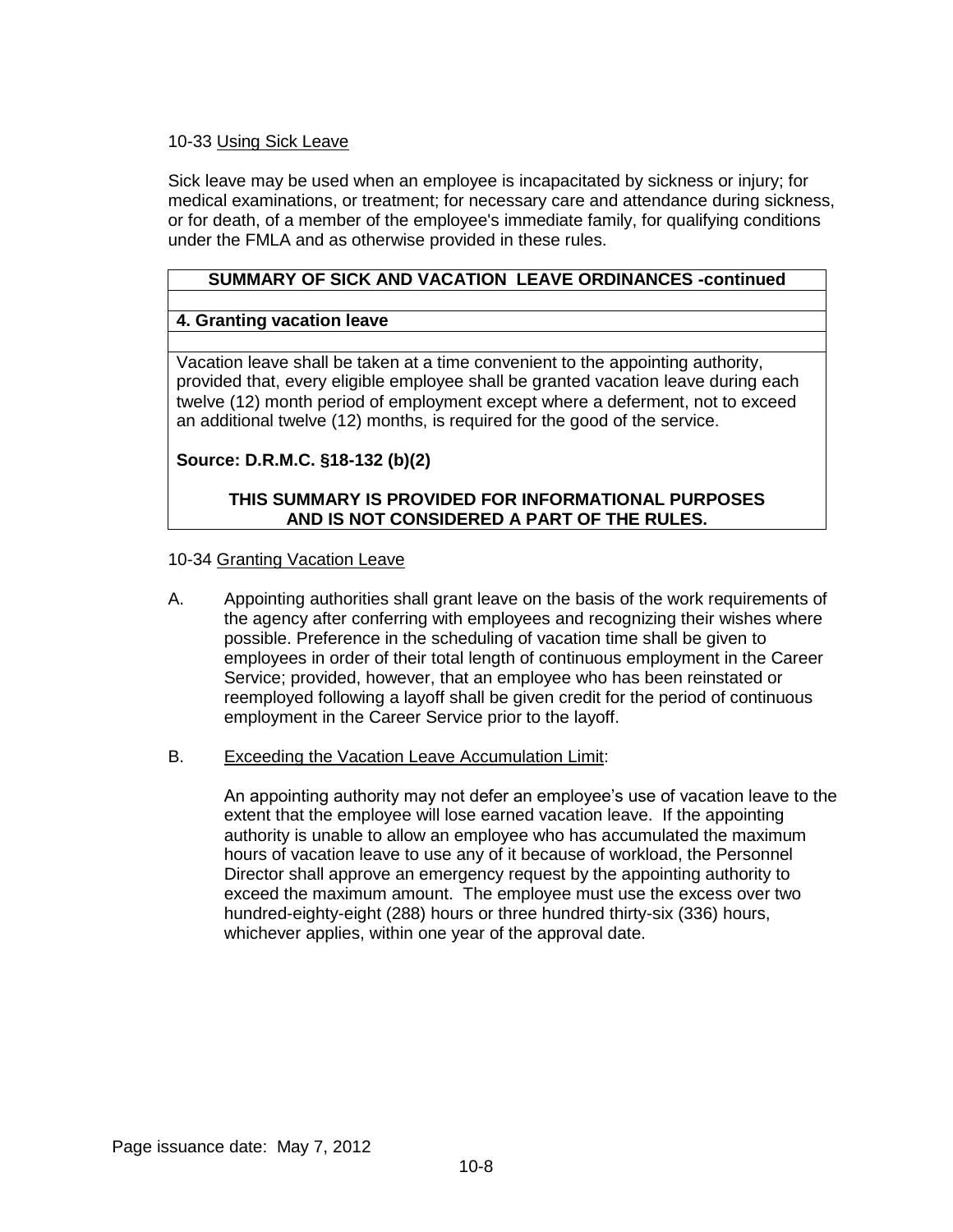## 10-35 Bereavement Leave

Employees receiving sick leave shall be entitled to use up to forty-eight (48) hours of sick leave because of the death of a member of an employee's immediate family. An appointing authority may grant additional sick leave, or may allow an employee to use other paid or unpaid leave because of unusual circumstances.

## **SUMMARY OF SICK AND VACATION LEAVE ORDINANCES -continued**

## **5. Effect of separation on sick and vacation leave balances**

### A. Sick leave

The following table applies to the pay-out of sick leave upon separation for any reason other than death or retirement:

**Of service Payout formula**

# **Full years**

| Of service |  |  |
|------------|--|--|
|            |  |  |
|            |  |  |

| טטו זיט ו      |                          | <b>1 GYVUL IVIIIIUIU</b>  |
|----------------|--------------------------|---------------------------|
| $<$ 5          | No pay out               |                           |
| 5              | Sick leave balance minus | (5 X 40 hrs.) or 200 hrs. |
| 6              | Sick leave balance minus | (6 X 40 hrs.) or 240 hrs. |
| $\overline{7}$ | Sick leave balance minus | (7 X 40 hrs.) or 280 hrs. |
| 8              | Sick leave balance minus | (8 X 40hrs.) or 320 hrs.  |
| 9              | Sick leave balance minus | (9 X 40hrs.) or 360 hrs.  |
| $\geq 10$      | Sick leave balance minus | (10 X 40hrs.) or 400 hrs. |

Upon separation due to retirement or death, an employee shall be paid at his or her regular rate of pay for one-half (1/2) of all accumulated sick leave credits existing on the effective date of separation or death, or in accordance with the method described above, whichever is higher, but not to exceed five hundred sixty (560) working hours.

## **Source: D.R.M.C. §18-134 (a)**

B. Vacation leave

Employees with more than six (6) months of service shall be paid at his or her regular rate of pay for the unused portion of his or her accumulated vacation leave upon separation from employment.

## **Source: D.R.M.C. §18-134 (b)**

## **THIS SUMMARY IS PROVIDED FOR INFORMATIONAL PURPOSES AND IS NOT CONSIDERED A PART OF THE RULES.**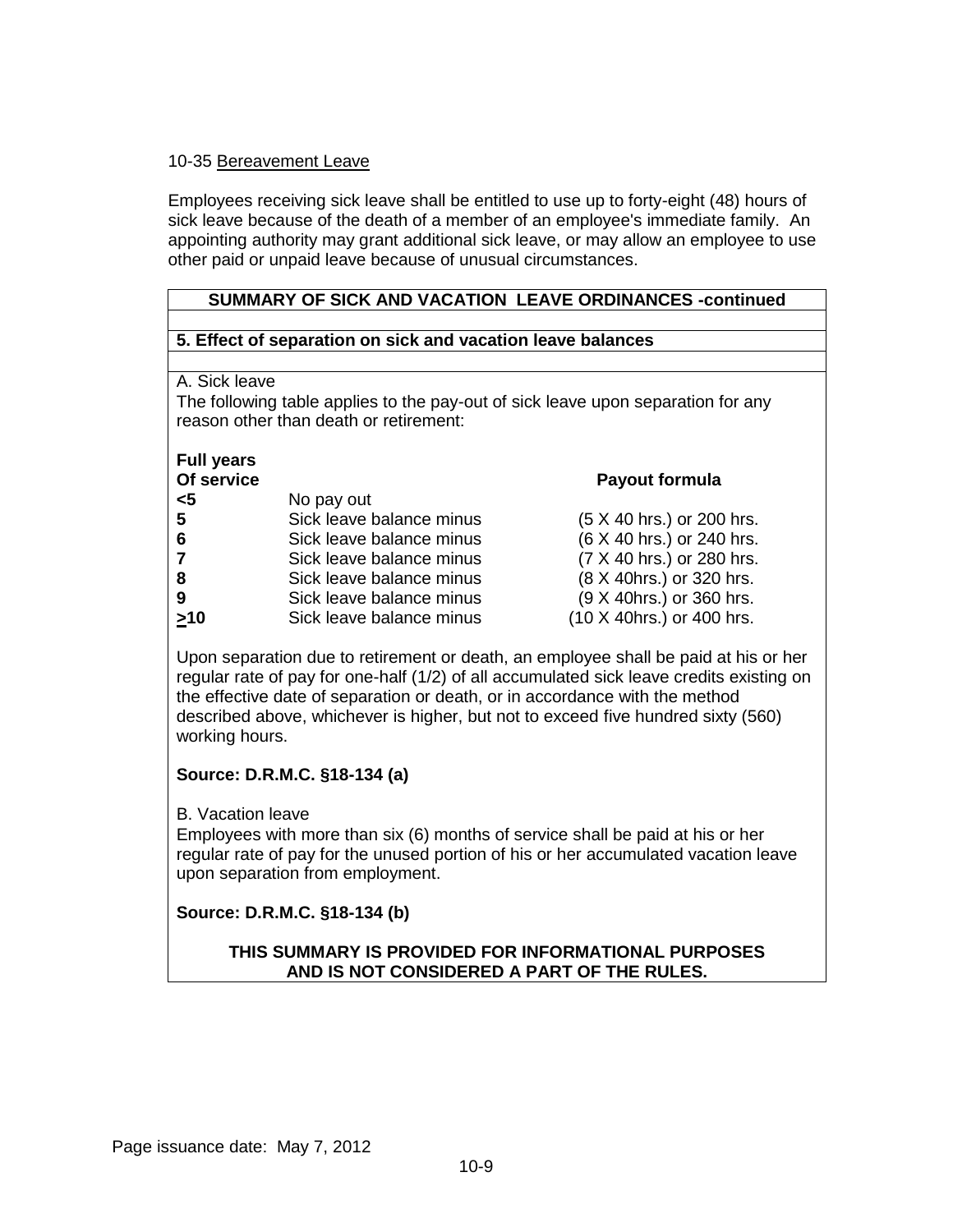- b. Have elected to substitute donated leave for unpaid parental involvement leave.
- 3. Donated leave can be used to cover absences that occur up to fifteen (15) calendar days before the leave was posted to a recipient's account so long as the other conditions of this section have been met.
- 4. A Career Service employee may receive donated leave from a non-Career Service City employee provided that the donor employee's department or agency allows employees to donate leave to Career Service employees and that the recipient requirements listed above have been met.
- 5. Employees who are eligible to receive donated leave may receive either donated PTO or donated sick leave regardless of whether the employee is enrolled in the PTO or sick and vacation leave plan.
- C. Employees cannot use more than six hundred (600) hours of donated leave in a calendar year. Employees cannot receive donated leave to the extent that the donated leave will increase the employee's PTO or sick leave bank over the applicable maximum accumulation limit.
- D. 1. The amount of donated leave to be credited to the recipient's account shall be computed as follows:
	- a. Multiply the number of hours of leave being donated by the hourly rate of pay of the donor employee;
	- b. Divide the result by the hourly rate of pay of the recipient; and
	- c. Round the result down to the closest full hour.
	- 2. The computations made in paragraph D.1. shall be reported to the Department of Finance in accordance with procedures to be established by that office.
- E. Recipients of donated leave are not entitled to receive pay upon separation for unused donated leave. Unused donated leave may not be donated to another employee or returned to the donor.

10-46 Effect of Separation on Leave Accrual (Revised effective May 7, 2012; Rules Revision Memo 62C)

Employees shall not earn PTO or sick and vacation leave after the employee's last day as a City employee. Rule 14 **SEPARATION OTHER THAN DISMISSAL** and Rule 16 **DISCIPLINE AND DISMISSAL** describe this date for dismissals and other types of separations.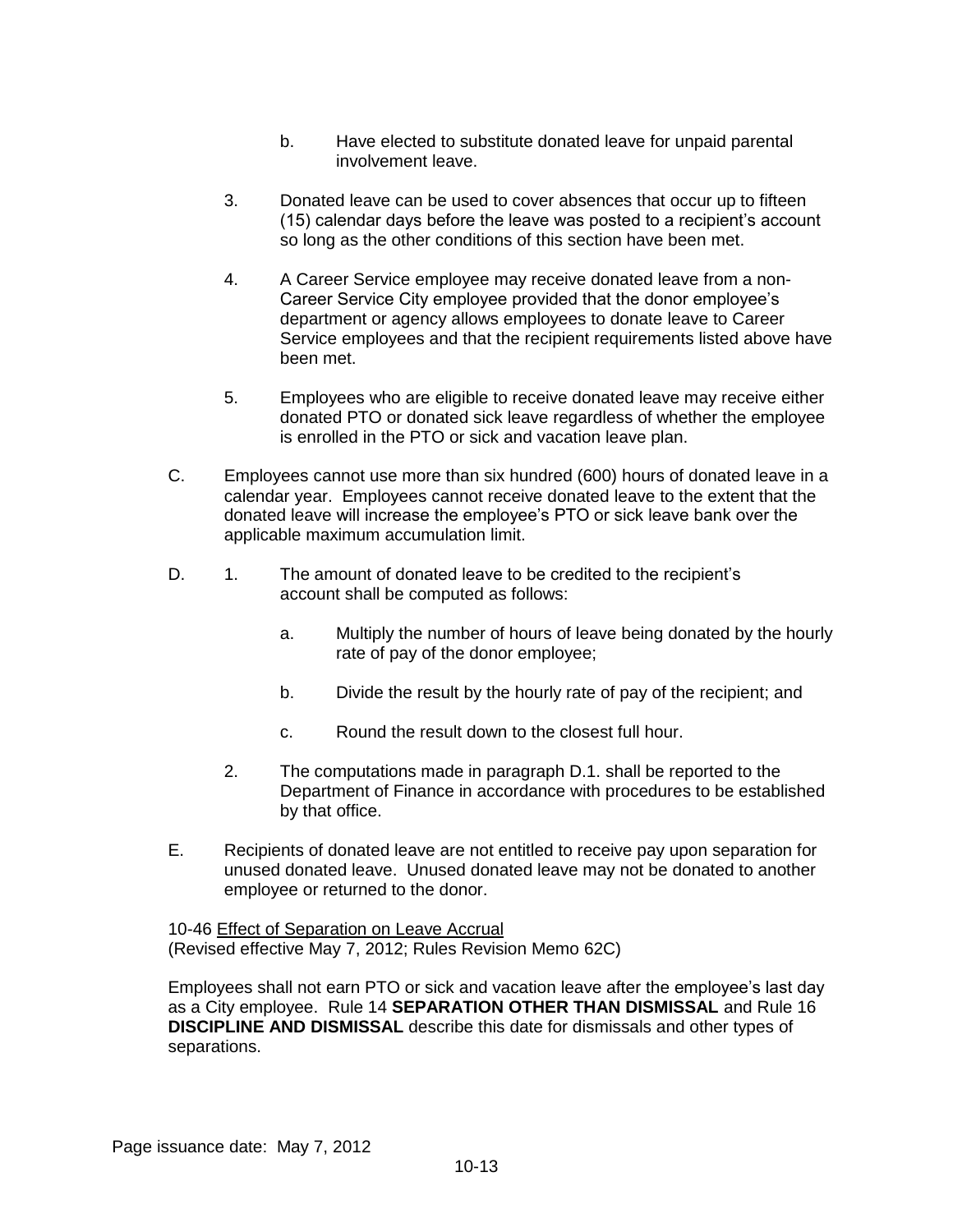- 2. In no event shall an employee receive more hours of holiday compensatory time than the employee would have been entitled to receive as paid holiday leave in a holiday week.
- 3. Employees shall only receive holiday compensatory time to the extent that the combination of hours worked and paid leave used (including paid holiday leave) during a holiday week exceeds forty (40) hours.
- 4. At the discretion of the appointing authority, straight time pay may be substituted for the holiday compensatory time. Holiday compensatory time may be taken at any time mutually convenient to the employee and the appointing authority. However, all accrued holiday compensatory time shall be used by March  $31<sup>st</sup>$  of each calendar year or paid out in cash by the final pay period of April of that year.

Section 10-60 Other Paid Leave (Re-numbered September 21, 2010; Rules Revision Memo 49C)

## 10-61 Paid Military Leave

- A. All probationary and career status employees in the Career Service shall be eligible for up to fifteen (15) days, but not to exceed one hundred twenty (120) hours of paid military leave each calendar year for the time the employee is engaged in military training or service.
- B. Notification Requirement: Employees engaged in military service or training requiring military leave shall provide notice in advance to their appointing authority, when possible. If the employee is unable to provide advance notice because of military necessity, the employee may give notice after starting duty.
- C. Employees who continue in military service beyond the time for which paid military leave is allowed shall be placed on unpaid military leave, which is covered by Rule 11 **UNPAID AND EXTENDED LEAVE**.

### 10-62 Election Leave

Employees who are eligible to vote in an election are entitled to use up to two (2) hours of paid election leave for the purpose of voting during the time the polls are open, if an employee's work hours on the day of an election are such that there are less than three (3) hours between the time of opening and the time of closing of the polls during which the employee is not required to be on the job. Employees must request and receive approval for the leave prior to the election day. The appointing authority may specifiy the hours during which the employee may be absent, except that the employee shall be allowed to take the election leave at the beginning or end of the work shift if requested. (Source: C.R.S. §1-7-102).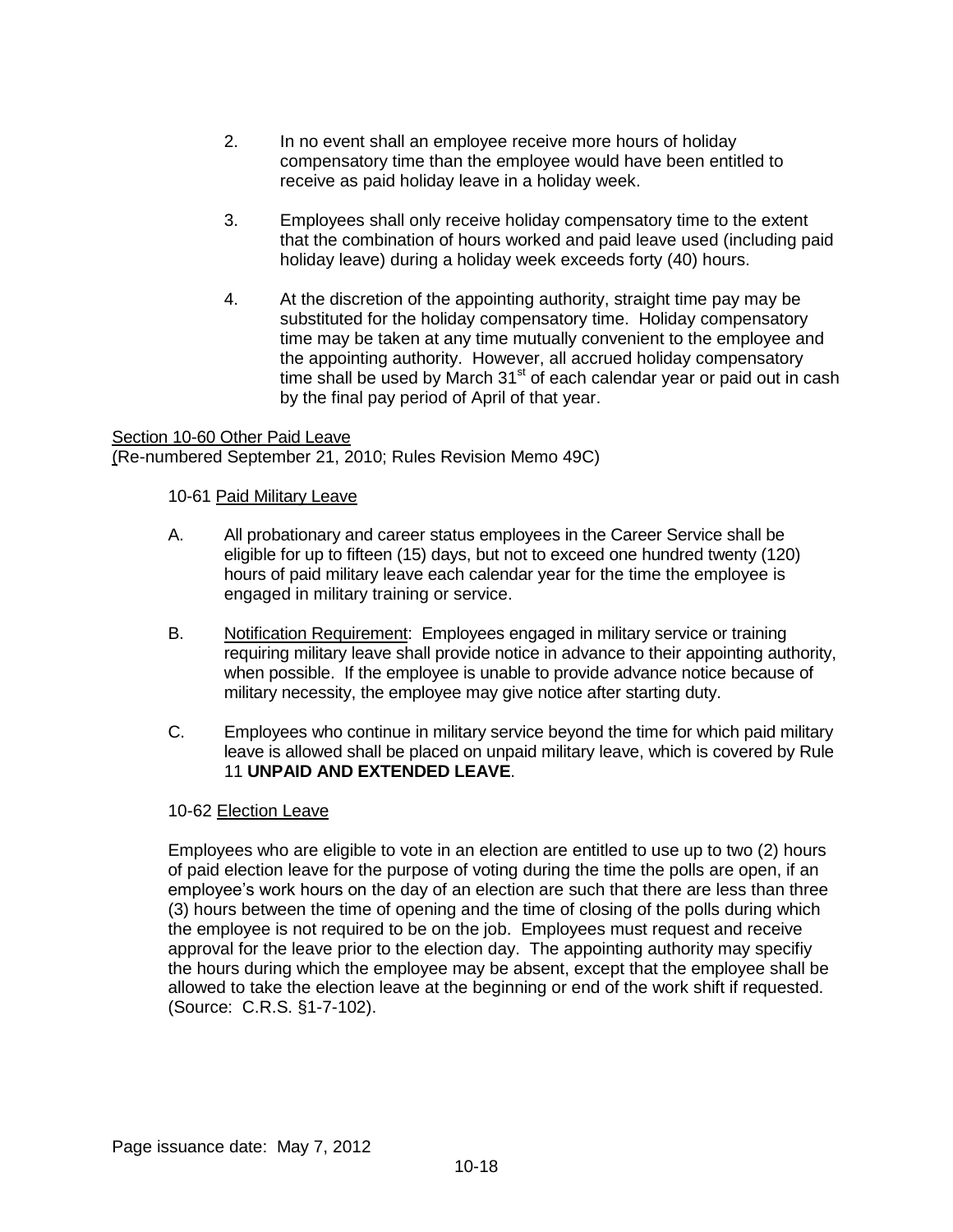## Section 11-80 Leave Without Pay

## 11-81 Policy

Leave without pay may be granted to an employee for any good cause when it is in the interest of the City and the employee to do so. An appointing authority may grant an employee leave without pay for up to ninety (90) days. The agency or department head may approve ninety (90) day extensions. Any appointment made to the position vacated by an employee on leave without pay shall be conditional upon the return of the employee on leave. If an employee's leave without pay is also designated as FMLA leave, the leave without pay and FMLA leave shall run concurrently.

### 11-82 Granting Voluntary Leave Without Pay

Voluntary leave without pay shall be subject to the following provisions:

A. Return

At the expiration of leave without pay, the employee shall return to the position he or she held prior to the leave (Revised effective May 7, 2012; Rules Revision Memo 62C).

B. Pay Increase and Fringe Benefits

## FIRST 30 DAYS WITHOUT PAY

The first thirty (30) consecutive calendar days of voluntary leave without pay in a calendar year, which is approved by the employee's supervisor, shall have no effect on the following:

- 1. City contributions to health, dental, and life insurance; or
- 2. PTO, sick and vacation leave credits, and holiday eligibility.

### AFTER 30 DAYS BUT BEFORE 180 DAYS

After the first thirty (30) consecutive calendar days of voluntary leave without pay, City contributions to health, dental, and life insurance shall be discontinued, except for FMLA leave:

Only employees on FMLA leave may pay for the cost of contributing the health care benefits, dental benefits, and life insurance by:

1. Depositing monthly, the employee's share of the premium for such benefits with the payroll clerk for the unit from which the employee is on leave or;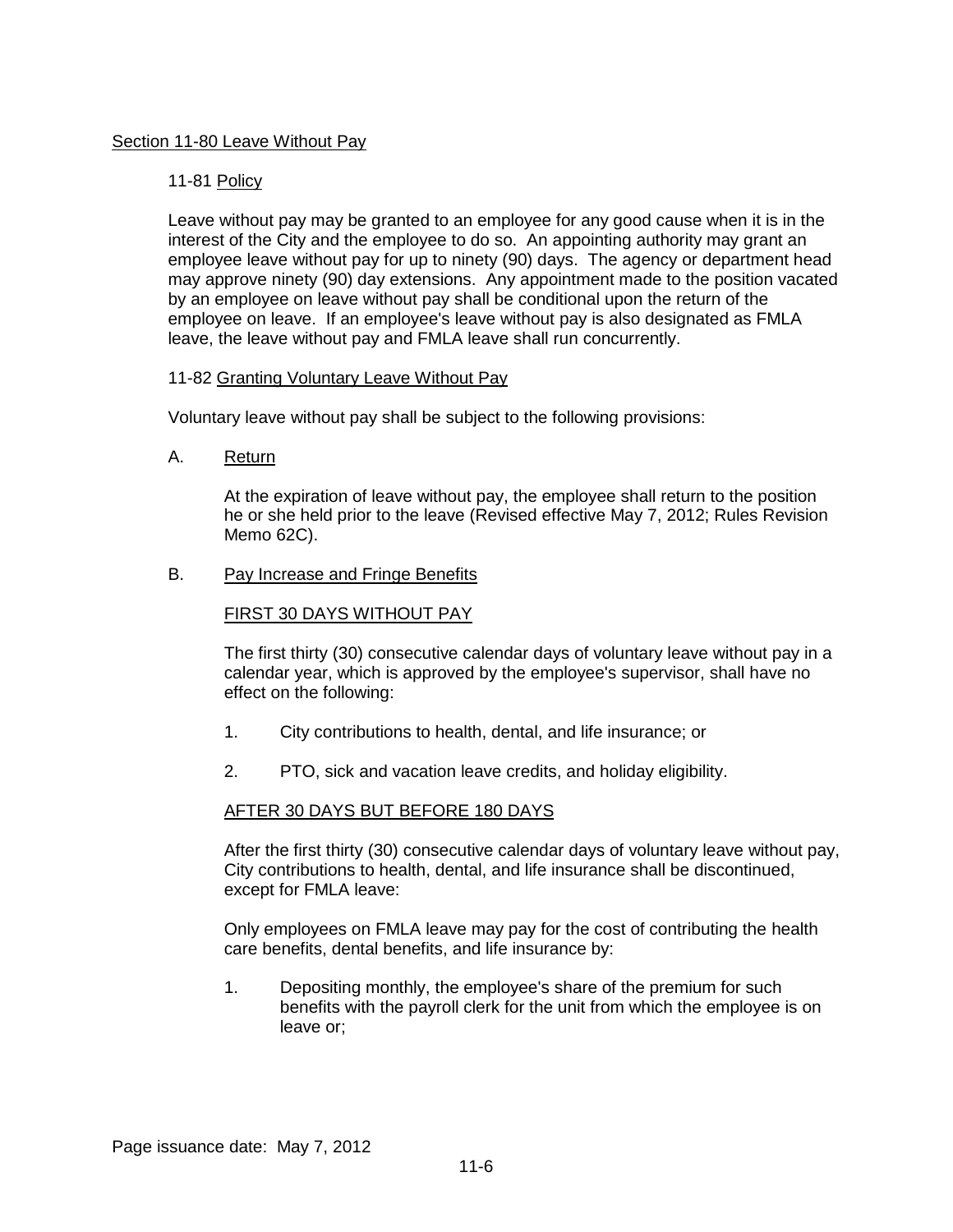- C. Furloughs of non-exempt employees need not be taken in work day or work week increments but shall be debited in no less than two (2) hour increments.
- D. The Mayor may exempt certain employees of the Career Service from a mandatory furlough in order to maintain essential City services or for other necessary business reasons.
- E. At the expiration of the furlough, the employee shall return to the position held prior to the furlough.
- F. During the period of time in which the Mayor has declared mandatory furloughs, employees, upon the agreement and prior approval of their appointing authority, may take additional voluntary furlough days, up to a maximum of forty-five (45) voluntary furlough days. Employees are not required to take voluntary furlough days.
- G. Pay increases and employees benefits: (Revised effective January 1, 2011; Rule Revision Memo 51C)

A mandatory furlough or voluntary furlough shall have no effect on the following:

- 1. City contributions to health, dental and life insurance during the furlough period;
- 2. PTO, sick and vacation leave credits accrued during the furlough period; or
- 3. Holiday eligibility.
- H. Mandatory furlough or voluntary furlough shall not constitute a break in service (Revised effective May 7, 2012; Rules Revision Memo 62C).
- I. During the period of time in which there are mandatory furloughs, the first fortyfive (45) days of unpaid FMLA or ADA Interactive Process Leave shall be treated as voluntary furlough days.
- J. Nothing herein precludes the mayor from designating specific furlough days or otherwise determining how to implement mandatory furloughs.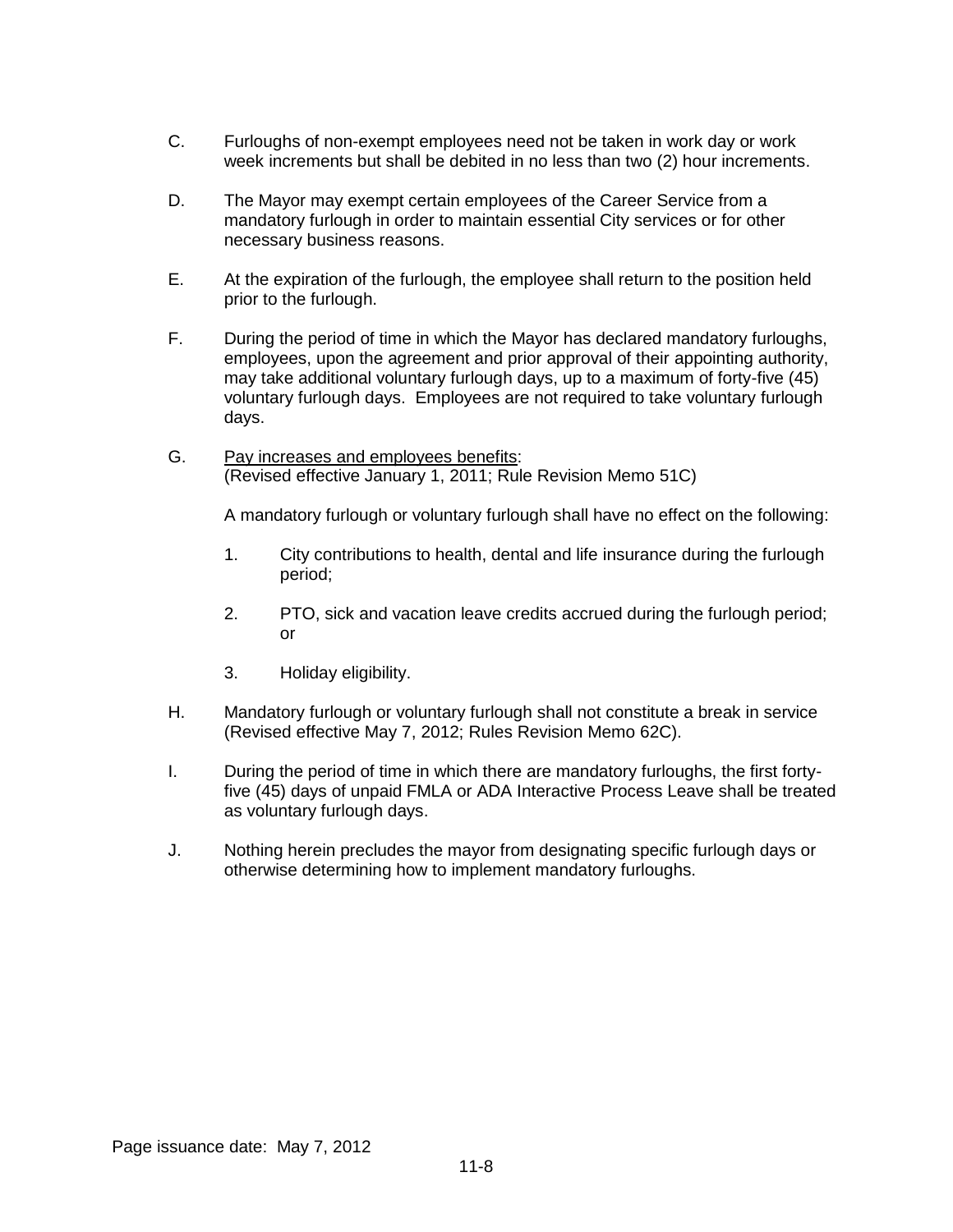## **RULE 14 SEPARATION OTHER THAN DISMISSAL**

Purpose Statement: The purpose of this rule is to define the circumstances and processes by which an employee in the Career Service may be separated from employment other than by dismissal (Effective May 7, 2012; Rules Revision Memo 62C).

Section 14-10 Types of Separation Other Than Dismissal (Revised effective May 7, 2012; Rules Revision Memo 62C)

- A. The separation of an employee from the Career Service other than by dismissal shall be designated one of the following:
	- 1. Disqualification;
	- 2. Separation of employees holding non-career, trainee or intern probationary, or employment probationary status;
	- 3. Lay-off;
	- 4. Resignation;
	- 5. Retirement;
	- 6. Death;
- B. Written notices required under this Rule 14 shall be served either in person with a certificate of hand delivery, or by first class U.S. mail, with a certificate of mailing.
- C. The personnel action shall show the reason for the separation and the employee's last day as a City employee. The effective date of the separation shall be the day after the employee's last day as a City employee.
- D. Employees who separate from employment with the City shall receive payment for all compensatory time, paid time off, and vacation and sick leave, for which they are eligible according to the provisions of Rule 9 **PAY ADMINISTRATION** and Rule 10 **PAID LEAVE**.
- E. A separation of an employee under this Rule 14 is considered to be a separation without fault. An employee who has been separated under this Rule 14 may be considered for re-employment without examination as provided in Rule 3 **SELECTION**.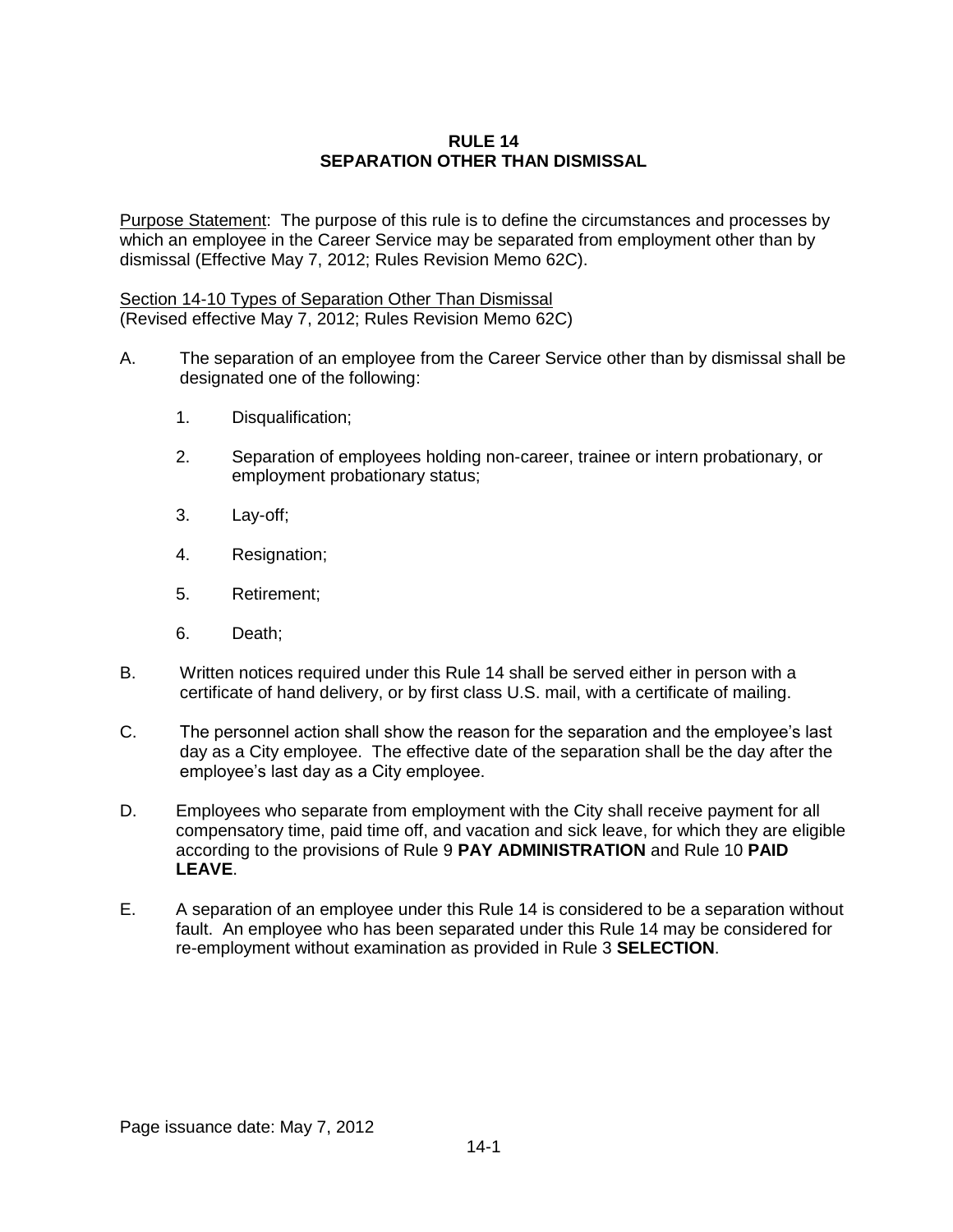Section 14-15 Designees (Effective May 7, 2012; Rules Revision Memo 62C)

Appointing authorities, including the Career Service Personnel Director ("Personnel Director"), may delegate any authority given to them under this Rule 14 to a subordinate employee except the authority to sign and submit lay-off plans to the Career Service Authority ("CSA").

## Section 14-20 Disqualification

## 14-21 General

An employee shall be separated without fault, hereinafter called a disqualification, if a legal, physical, mental or emotional impairment or incapacity, occurring or discovered after appointment, prevents satisfactory performance of the essential functions of the position.

Prior to disqualification because of physical or mental impairment or incapacity, if it is determined pursuant to the rule on reasonable accommodations for individuals with disabilities that an employee is disabled within the meaning of the Americans with Disabilities Act of 1990 (ADA), the agency or department must have attempted to make a reasonable accommodation pursuant to that rule. If a reasonable accommodation cannot be provided or the employee rejects a reasonable accommodation, disqualification may be initiated.

If it is determined that an employee is not disabled within the meaning of the ADA, the agency or department need not attempt to make a reasonable accommodation and disqualification may be initiated.

14-22 Grounds for Disqualification (Effective 3/2/82; Rules Rev. 30B)

An employee shall be deemed to be disqualified if any of the following conditions occur:

- A. Pre-employment physical examination: When an applicant is appointed before the final report of a pre-employment health examination is received, and the final report shows that the employee is not physically qualified to perform the duties of the position;
- B. Physical or mental impairment or incapacity: When an employee becomes unable to perform the essential functions of the position because of mental or physical impairment or incapacity;
- C. Licensure, certification and other legal requirements: When laws require a license, certification, or other authorization by a federal, state or local governmental entity to perform the duties of a position and the employee does not have the required authorization.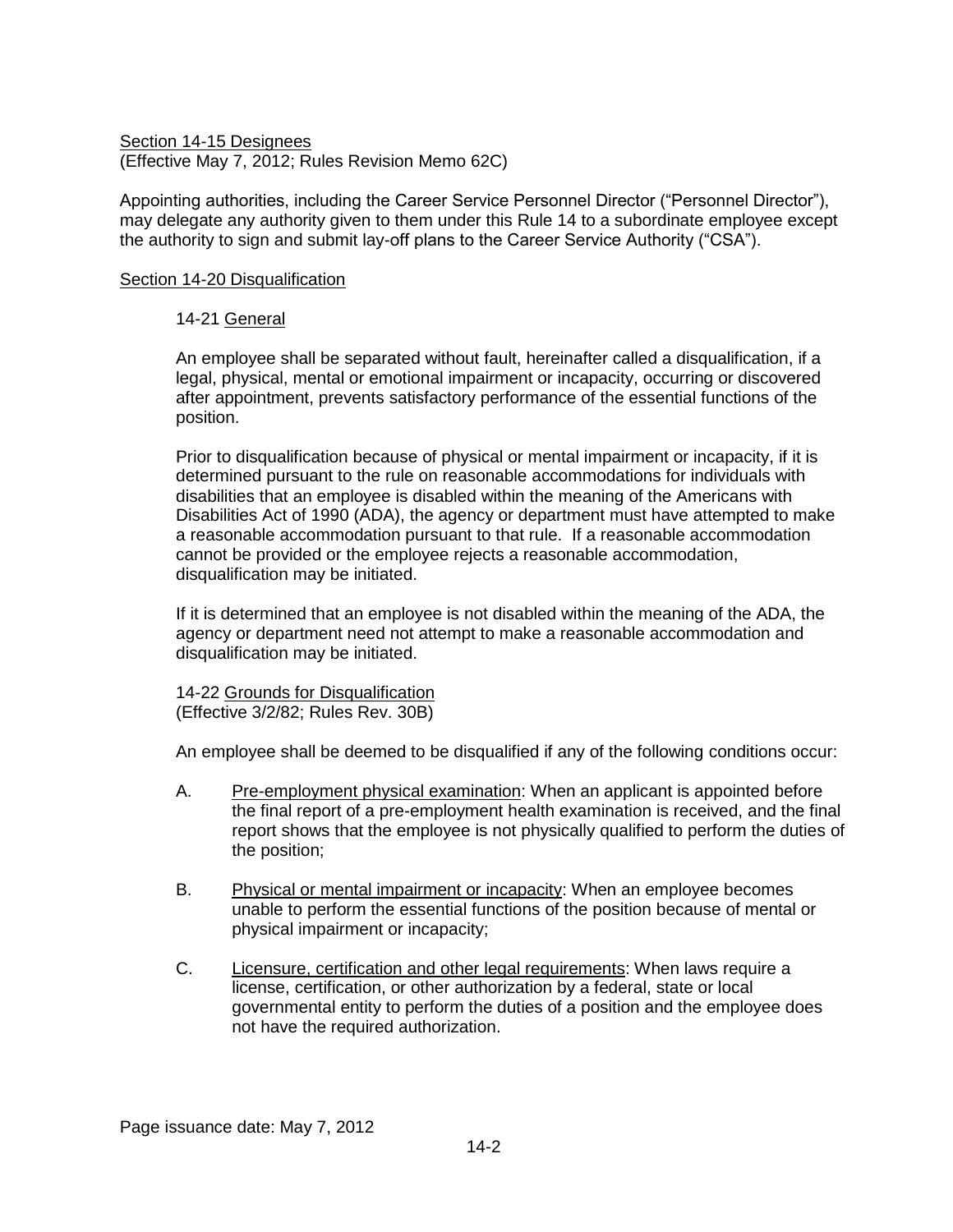14-23 Procedure

(Revised effective May 7, 2012; Rules Revision Memo 62C)

- A. The appointing authority shall follow the procedures for pre-disciplinary meetings before taking any action on the disqualification. The final notice of disqualification shall contain the same statement of the reason for the disqualification as contained in the pre-disqualification letter.
- B. Substantial amendments or additions are permitted only by repeating the predisqualification notice and meeting procedure. The final notice shall also contain a notice that the employee may appeal the disqualification.
- C, The appointing authority shall give the employee written notice of disqualification on or before the employee's last day as a City employee.
- D. However, an employee shall be relieved immediately of any duties requiring a license, certification, or other legal authorization if the employee lacks such license, certification, or other legal authorization. This change in duties shall in no way affect the employee's pay or classification prior to the completion of the disqualification proceedings.

Section 14-30 Separation of Employees Holding Non-career, Trainee or Intern Probationary, or Employment Probationary Status (Revised effective May 7, 2012; Rules Revision Memo 62C)

- A. An employee holding non-career, trainee or intern probationary, or employment probationary status may be separated at any time in accordance with Rule 5 **APPOINTMENTS AND STATUS**. Such separation may only be appealed on the grounds of alleged discrimination or when the employee has alleged a violation of the City's "Whistleblower Protection" ordinance, in accordance with Rule 19 **APPEALS**.
- B. The employee shall be given written notice of separation on or before the employee's last day as a City employee.
- C. Employees holding on-call, trainee or intern probationary, or employment probationary status may also be dismissed as provided in Rule 16 **DISCIPLINE AND DISMISSAL**.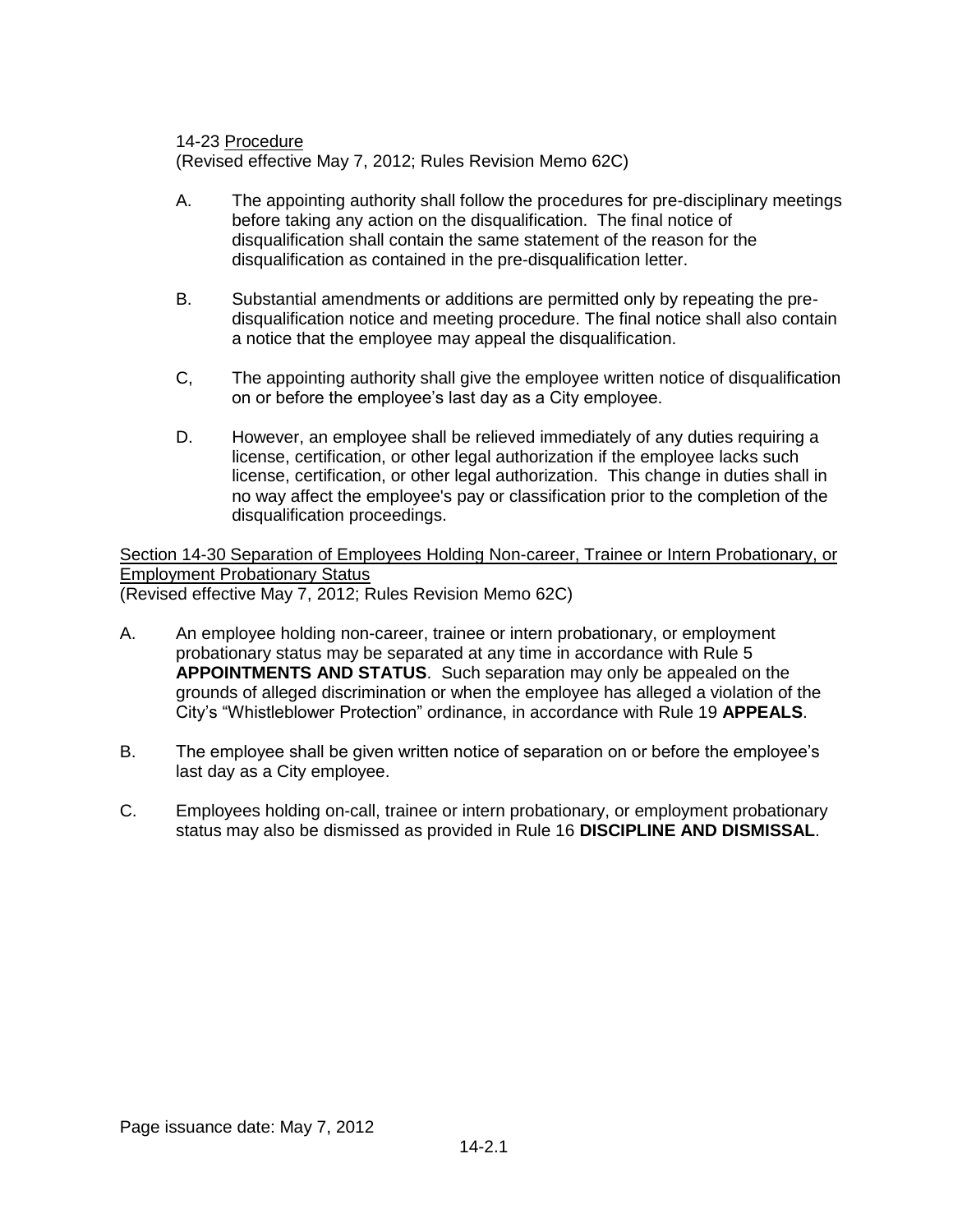### Section 14-40 Lay-off

(Effective August 1, 1980, Rule Revision Memo124A; Revised March 19, 2004, Rule Revision Memo 247B)

## 14-41 Definition

The separation of a Career Status, unlimited employee or a limited employee appointed prior to January 16, 2004 from the Career Service resulting from the abolishment of a position. (Revised Eff. 3/19/04, Rule Rev. 247 B)

## 14-42 Order of Lay-off

- A. Lay-off unit: Layoffs shall be determined by layoff unit. Lay-off units are appropriation accounts, appropriation sub-accounts, combinations of appropriation sub-accounts, or combinations of appropriation accounts which have been consolidated or de-consolidated in accordance with paragraph 14-42 B Consolidation of appropriation accounts. (Revised Eff. 3/19/04, Rule Rev. 247B)
- B. Consolidation of appropriation accounts:
	- 1. The Career Service Board ("Board") may consolidate appropriation accounts or appropriation sub-accounts within a department into one layoff unit if it can be shown that there is a high correlation between the activities of one unit of the department and others proposed to be consolidated. (Revised Eff. 3/19/04, Rule Rev. 247B)
	- 2. The Board may reverse the consolidation of appropriation accounts or appropriation sub-accounts making up one lay-off unit, or break a lay-off unit consisting of one appropriation account into sub-accounts or combinations of sub-accounts, based on business functions demonstrated by the department or upon a showing that circumstances giving rise to the consolidation are no longer applicable. (Rev'd Eff. 3/19/04, Rule Rev. 247B)
	- 3. A request for such consolidation or de-consolidation of appropriation accounts may be initiated by appointing authorities, employees, or the Career Service Personnel Director ("Personnel Director") and shall be determined by the Board only after interested parties have been given an opportunity to be heard in accordance with Rule 2 **CAREER SERVICE AUTHORITY**.
	- 4. Changes to lay-off units must be approved a minimum of forty-five (45) days prior to the effective date of the lay-off. (Eff. 3/19/04, Rule Rev. 247B)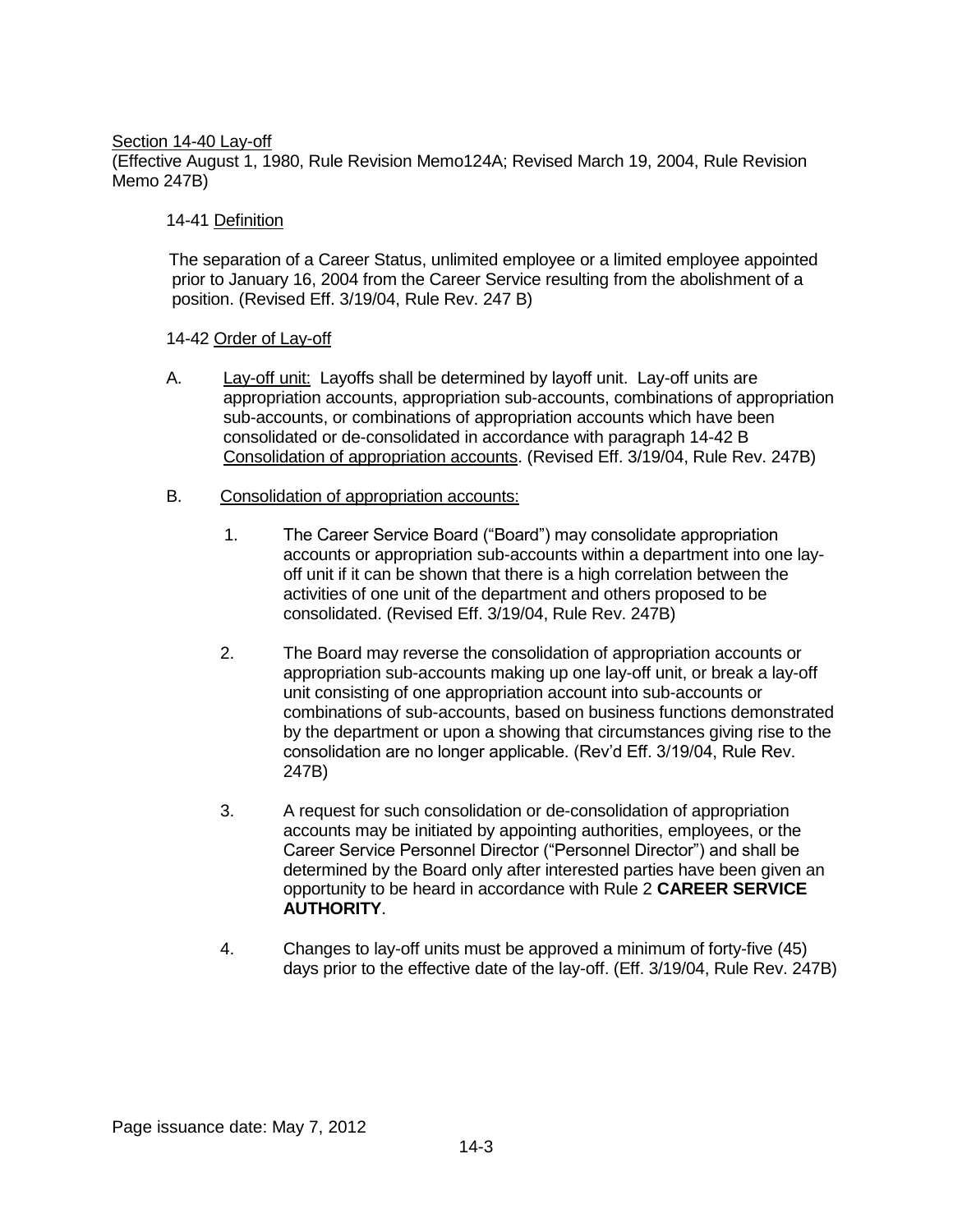14-46 Notice of Lay-Off (Revised effective May 7, 2012; Rules Revision Memo 62C)

- A. Layoff planning: Layoff planning, including actions in lieu of layoff, is the responsibility of the appointing authority. However, the CSA is available for procedural assistance and consultation as soon as the appointing authority has decided the number of positions by class to be abolished.
- B. Audit and approval of lay-off plan: Before an official notice of layoff is given in accordance with this Rule 14, a written lay-off plan for the lay-off unit signed by the appointing authority shall be submitted to CSA and shall have been audited and approved in writing by the Personnel Director for conformance to Section 14-40 Lay-Off of these Rules, including all sub-sections thereof. In the case of a lay-off in the CSA, the lay-off plan shall be signed by the manager responsible for the layoff unit affected by the lay-off.
- C. Thirty-day notices: The appointing authority shall give final written notice of lay-off to an affected employee a minimum of thirty (30) calendar days before the employee's last day as a City employee. A copy of each such notice shall be sent to the CSA. The period of time shall be computed in accordance with Rule 19 **APPEALS**.

14-47 Re-instatement

(Revised effective May 7, 2012; Rules Revision Memo 62C)

- A. Re-instatement appointments: The right of a former employee who was laid off, to be re-instated is set forth in Rule 3 **SELECTION**.
- B. Promotional re-instatement appointments: The right of an employee, who was given a demotion in lieu of lay-off, to be re-instated is set forth in Rule 3 **SELECTION**.
- C. Restoration of the balance of sick leave credits upon re-instatement shall be in accordance with Rule 10 **PAID LEAVE**.

### 14-48 Appeal

(Renumbered effective May 7, 2012; Rules Revision Memo 62C)

An employee who is laid off or who is demoted in lieu of layoff may appeal the action in accordance with Rule 19 **APPEALS**.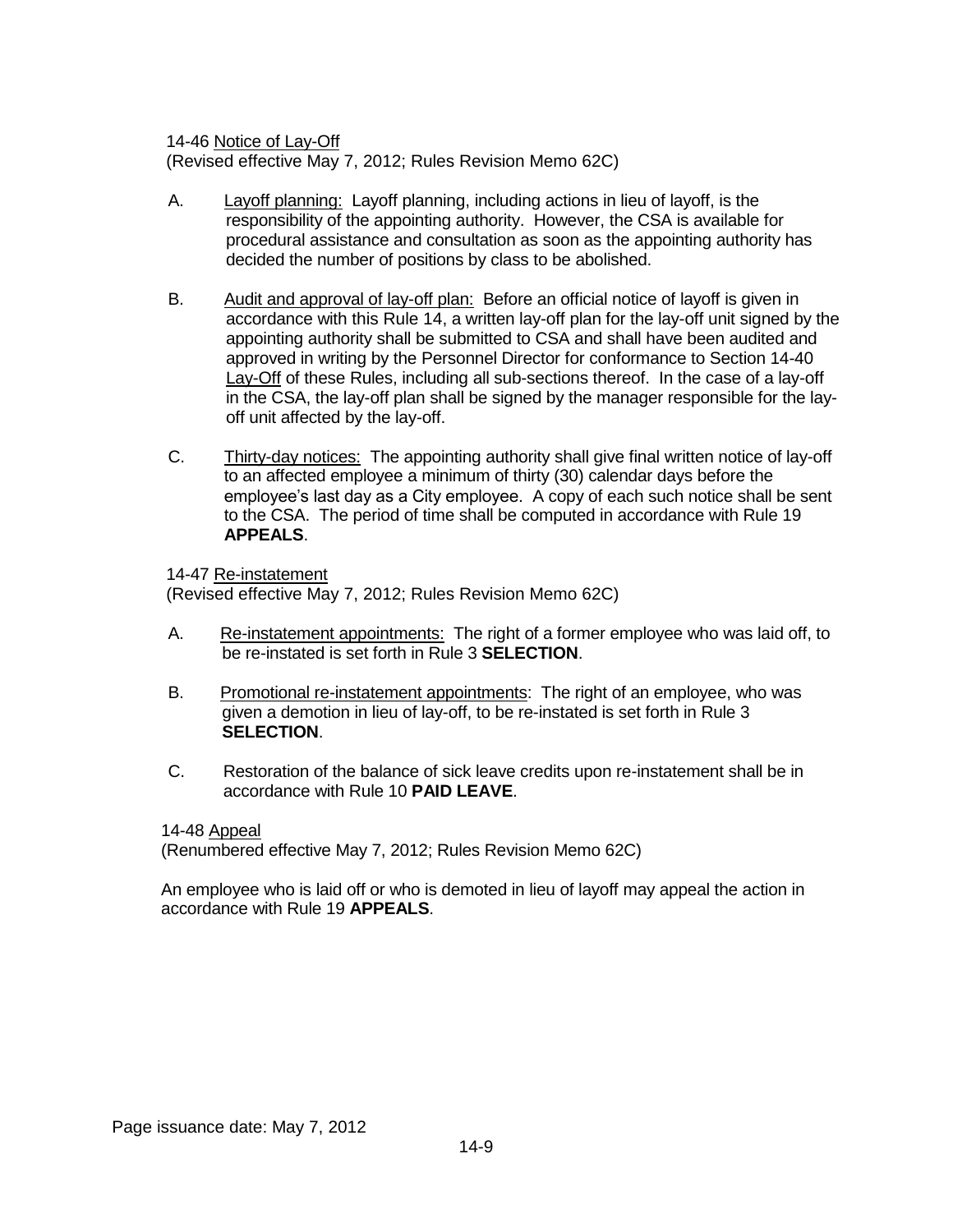Section 14-50 Resignation (Revised effective May 7, 2012; Rules Revision Memo 62C)

- A. Resignation is the voluntary separation by an employee from the Career Service.
- B. Notice to supervisor: It is the responsibility of an employee who plans to resign in good standing from the Career Service to provide written notice to his or her immediate supervisor at least ten (10) calendar days in advance of the employee's last day as a City employee. The appointing authority may waive this requirement for good and sufficient reasons.
- C. Job abandonment: An employee's failure to report for his or her assigned shift and notify his or her immediate supervisor of the absence prior to the start of his or her shift for three (3) consecutive work days may be called "job abandonment" and treated like a resignation. The required signature of the employee on the resignation shall be waived. Instead, the appointing authority shall file a statement indicating how the conditions of this paragraph have been met.
- D. Appointing authorities are responsible for approving or disapproving employee requests to use paid or unpaid leave (unless otherwise provided in these rules) between the time notice of resignation is given and the employee's last day as a City employee.

## 14-51 Retirement

Any employee in the Career Service may designate his or her resignation as a retirement when he or she meets the eligibility requirements of the Denver Employees Retirement Plan.

Section 14-55 Death (Effective May 7, 2012; Rules Revision Memo 62C)

In the case of a separation caused by the death of an employee, the employee's last day as a City employee shall be the date of death.

Section 14-60 Change in Type of Separation (Revised effective May 7, 2012; Rules Revision Memo 62C)

When additional facts are revealed that substantially alter the basis for the original decision as to type of separation, the type of separation may be changed. The Personnel Director, upon receipt of a written request together with documentation of the reasons for the change, will approve or disapprove the requested change in writing. Only the appointing authority who authorized the personnel action separating the employee, or his or her successor shall be authorized to request a change in the type of separation. A copy of the Personnel Director's written approval shall be attached to the personnel action which shall show the type of change and the reason for the change.